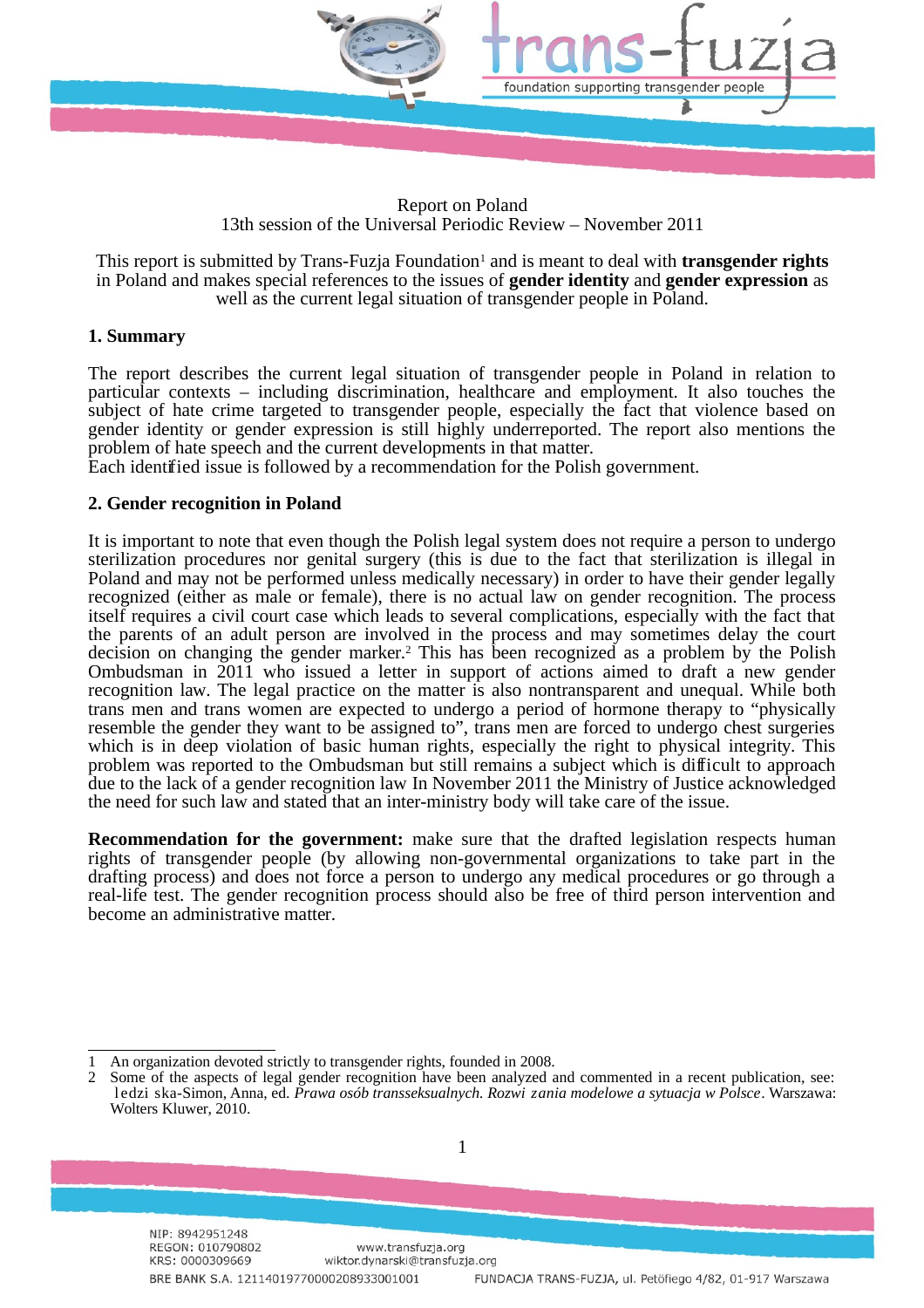

#### **3. Discrimination**

Transgender persons, particularly trans women, often face discrimination based on their gender identity and/or gender expression. Cases reported to Trans-Fuzja Foundation more often consider trans women as they are believed to be more visible in the Polish society due to different conceptualization of masculinity and femininity. However there have been also cases reported by trans men, most of them not being legally recognized as male, who have been either discriminated on the basis of believed sexual orientation (i.e. a heterosexual trans man was seen as a lesbian and therefore discriminated agains) or sexually harassed in the work place. Discrimination of trans people in Poland (in any context) has been a major subject of concerns for all transgender and LGBT organizations since Polish law does not cover gender identity nor gender expression in any kind of law. The new Anti-Discrimination Act, even after a dramatic lobbying process, does not include those features as possible discrimination grounds. This leaves transgender people still unrecognized by the legal system and therefore prone to discrimination. It needs to be pointed out that the Republic of Poland recognizes their citizens on the basis of their legal status. This means that a trans person is able to enjoy all their rights as a gendered person only when they have been recognized in the preferred gender, i.e. a trans woman who has been discriminated against while still being recognized as male, cannot point out that she was discriminated on the basis of sex, because her legal status does not match her identity and/or expression. There are a few known cases of discrimination of a transsexual person being recognized as discrimination based on sex, however, this does not cover all trans people, particularly those who do not want to acquire a transsexual status, since it requires to undergo a long process of diagnosis.

**Recommendation for the government:** Review the current legal measures aimed to combat discrimination and complete them with gender identity and gender expression as possible discrimination grounds in any context.

# **4. Employment**

Major issues are being faced by transgender people every day within the field of employment. In fact, a number of transgender persons face unemployment which is caused by numerous discriminatory actions often justified by the lack of a trans-inclusive law and/or discrimination faced by trans people in education or stigmatization in their families.

The causes of transgender unemployment differ throughout the country but a couple of points can be raised at this point:

– A number of trans people fail to finish their education on a level that would prepare them for the job market. This is often caused either by bullying, family or personal issues which force transgender individuals to drop out from schools.

– Transgender people are often discouraged during job interviews, especially on the grounds of their gender expression or their legal status (i.e. passing as a woman, but not being yet recognized legally as female). There are no legal procedures that would prevent those kinds of situations.

– After leaving the workplace (for various reasons) transgender people who went through legal gender recognition often receive employment proving documents stating their previous legal status, both the name and gender, which definitely closes the route to gain a job fitting their qualifications. These problems concern especially those who do not want to disclose their transgender status.

Another problem withing the employment field is harassment which has been reported by both trans women and men. This is an issue that is difficult to approach mostly due to the fact that transgender people are not only afraid of losing their jobs when reporting the case but also are not educated on their rights as employees or legal measures that can be taken after such an incident occurs. It is also

2